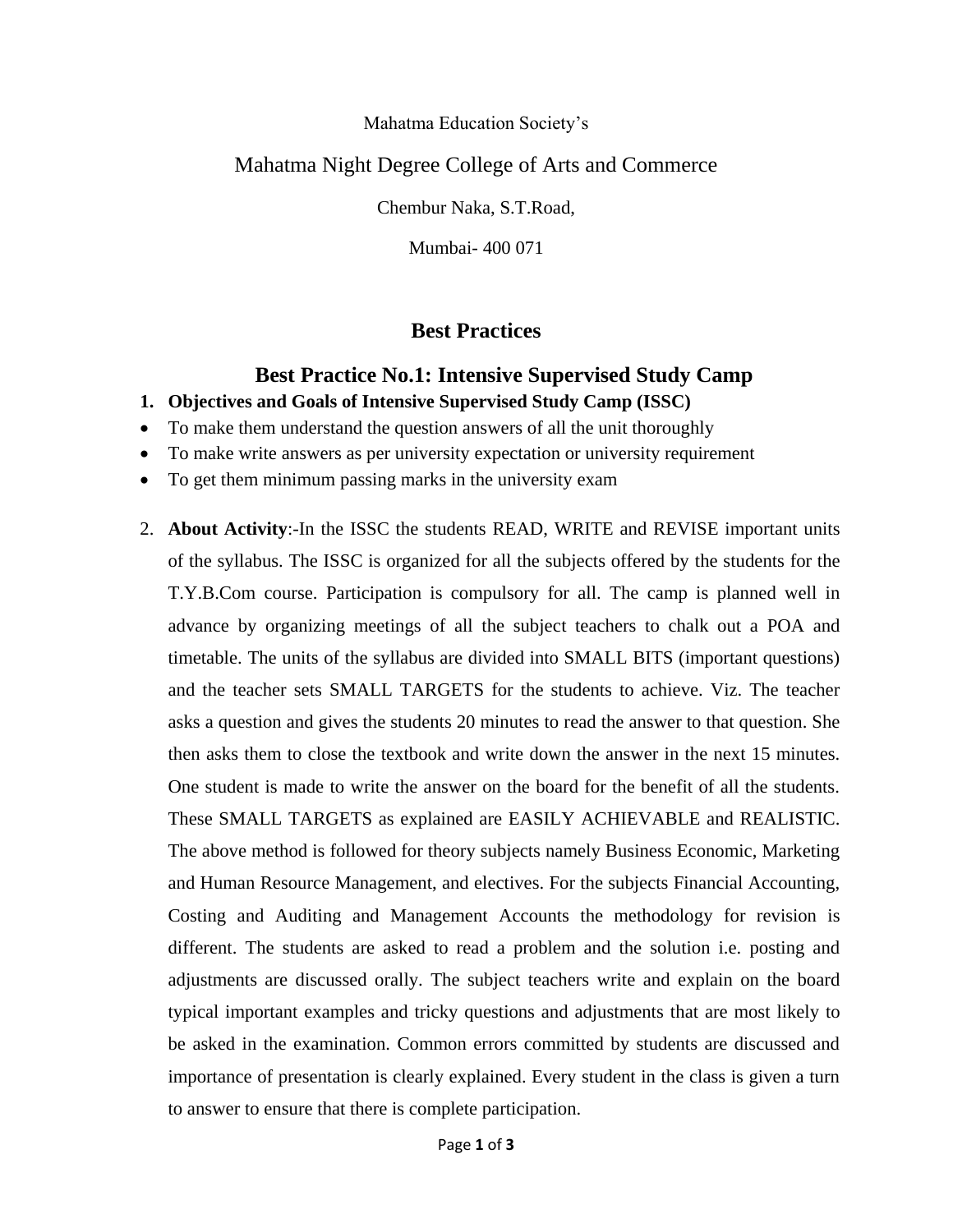## **Best Practice No.2: Community Service Day**

#### **1. Objectives and Goals of CSD**

- To create awareness of social responsibility among the students
- **2. About Activity:**One of the key goals of Mahatma Education Society has been to expand community service activities on a massive scale to help reach out to many underprivileged people in the society and also inculcate a sense of pride among the students and faculty members in serving the less fortunate in society. The management encourages the faculty and students to go and teach in the nearby villages, plant trees and clean the environment. They initiated a pilot community service program in February 2011 at Dr. K. M. VasudevanPillai Campus in Panvel where residents from orphanages, old age homes, tribal children etc. were brought to the Campus and they participated in learning programs and were entertained by the students. Last year the Community Service Day was celebrated with over 700 residents of twenty NGO's who were invited to the Panvel Campus. It was a truly fulfilling experience for the faculty and students and an enriching experience for the participants.